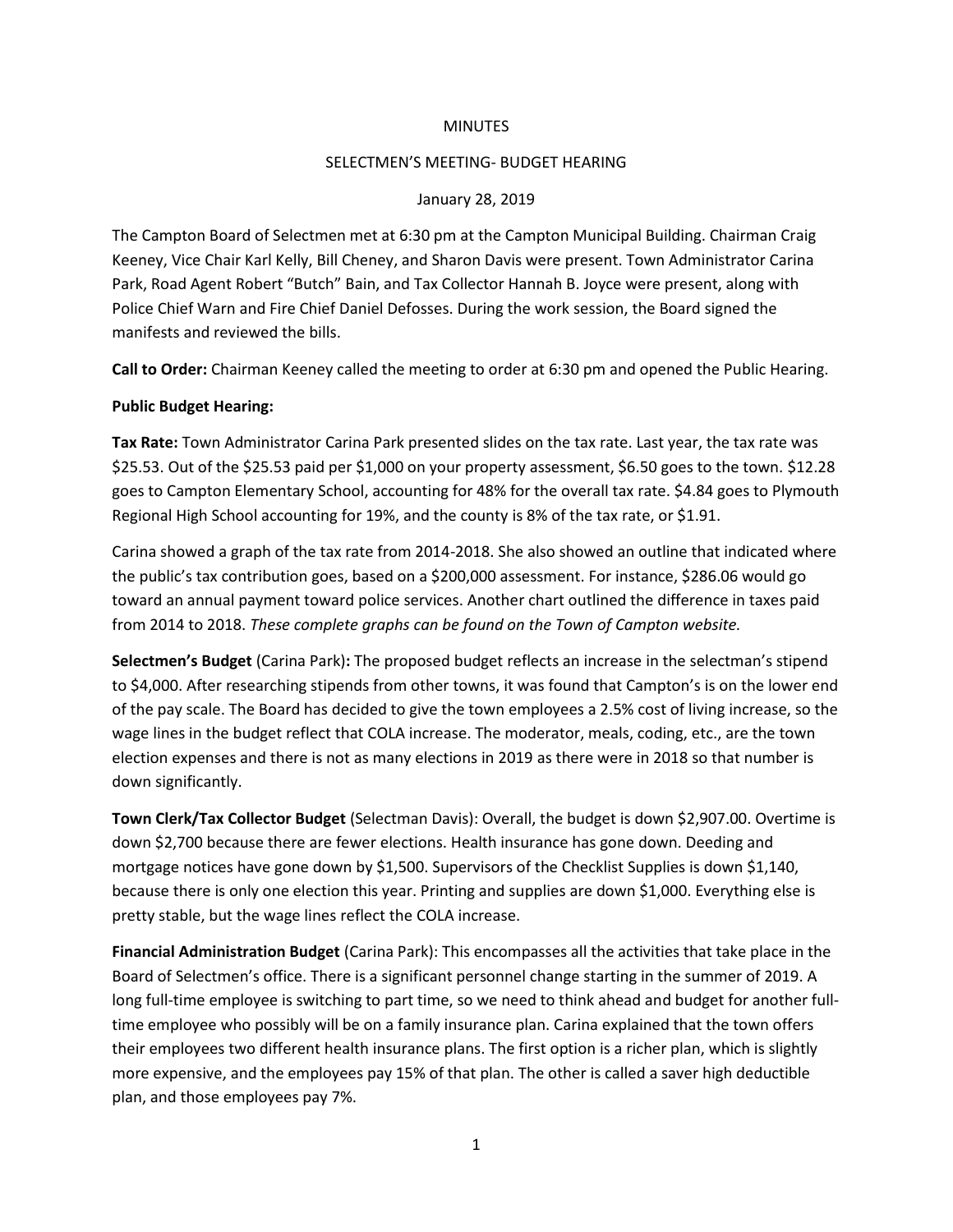**Computer services:** The police department previously worked with an independent computer service, and they formerly found funds for it from their office supplies budget. However, this year they are coming underneath the towns contracted computer service company. This company is going to be a significant increase, at around \$12,000 a year. This new package encompasses the server lease, computer security, and replacement of all computers in a four-year window. There are a large number of computers used by the police department, and the quality of service the town receives from this company is worth its cost.

The website line item includes cost for our domain name and other fees we have had to pay – these are taken care of in-house. It was asked if there is a non-appropriations clause in the contract for the new computer company, which allows us to get out of it? Carina replied yes, and we are not adding the Police Department with this new company until after the town meeting.

**Assessing services and legal expenses:** Assessing services have greatly increased, because 2019 is the town's reval year. We are required to complete a total reval every five years. Our contract is at \$37,000, which accounts for the quarter of the year that they review. We pay per hour for little items throughout the rest of the year, such as building permits and abatements. We usually pay around \$41,000-47,000 per year, but at the final year of the contract it goes up to that \$64,000.

Legal expenses remain the same.

**Personnel administration** (Selectman Cheney): The only difference seen here is in the health and dental insurance, due to the rates.

**Planning & Town mapping:** The Planning Board budget is down slightly. The ZBA budget is significantly reduced as there are not many meetings. More of the work in mapping is being done in-house, so costs are down. Some of the money in the past went to different programs for the mapping.

**Government buildings** (Chair Keeney): The major repairs for the tax office and fire department are no longer in this section as they have been moved over to the CIP. A portion of the previously budgeted funds have moved to the general repair and maintenance line. With the new CIP, we have specific criteria for what can be paid out of the CIP and what can't. We moved some of the smaller projects to this line, but the bigger projects went to the CIP.

**Cemeteries** (Selectman Cheney): The cemeteries have a level funded budget other than the cost of living increase for the employees.

**Insurance** (Carina Park): the town is insured through Primex, and we have signed into a cap agreement with them, so the insurance cannot go over an 8% increase on an annual basis. These quotes are for the 2019-2020 year. Primex runs its fiscal year from July through June.

**Advertising and regional** (Selectman Davis): This line item is the same. These are donations and contributions we make to nonprofits.

**Other general government**: Other general government is the same for trust management fees, mileage fees and notices.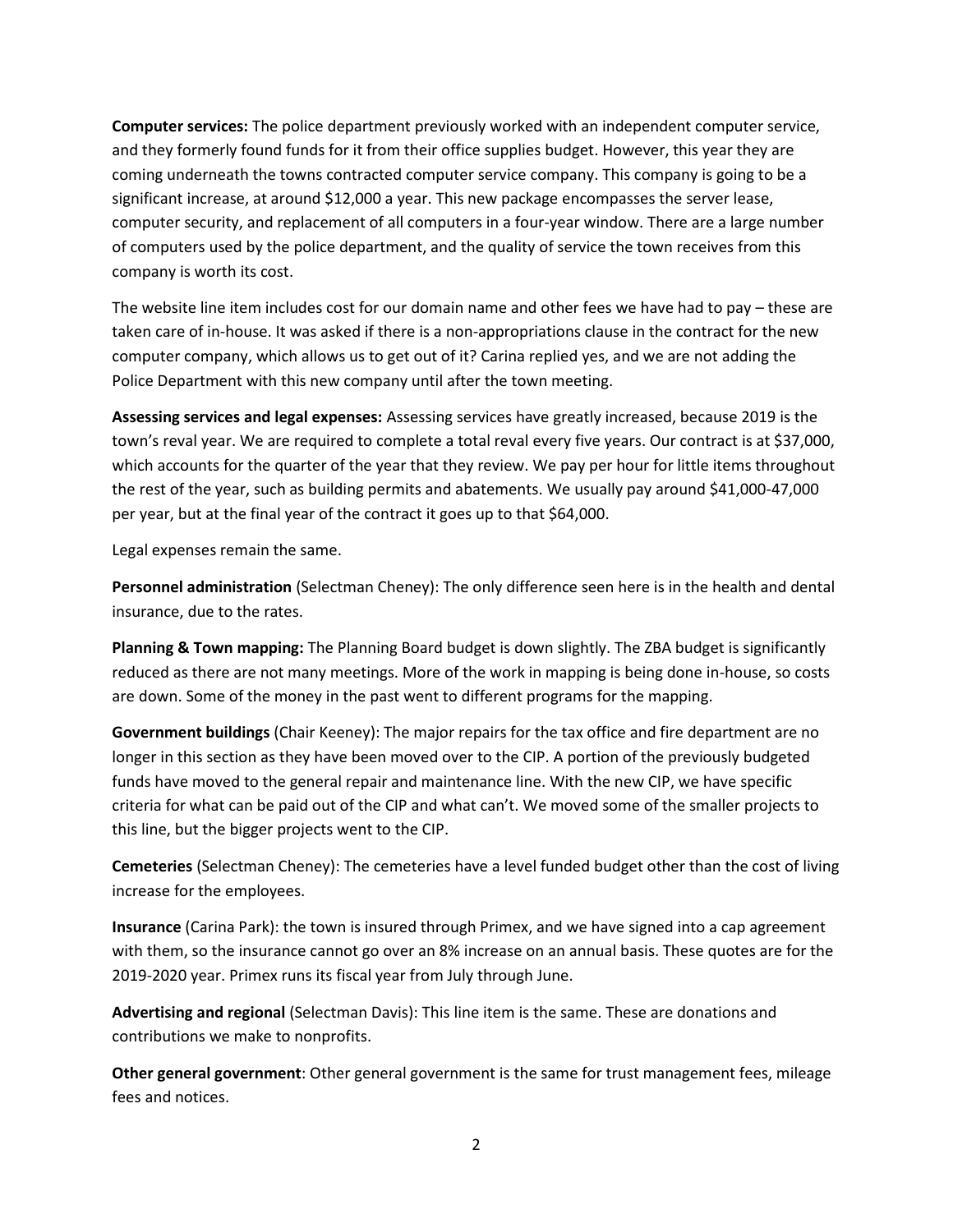**Perambulation**: The Board must keep our walking boundary lines section open – this is called perambulation. It is still on the books as a law even though we don't do it, so we need to keep it open with \$1.00.

**Contingency**: This year the board recommends keeping it at \$15,000. This is for items that are unanticipated but need to be paid, such as litigation or surprise damages to buildings that are not covered by insurance.

**Police department** (Selectman Kelly): Salary lines have increased due to the COLA, there are a few other small increases but the budget is overall lower than last year. Last year, there was an open position so the budget was a bit higher to anticipate for a new employee's health insurance. We have a full staff this year, so we can budget accordingly.

**Fire department** (Chairman Keeney): One thing to note is that the Board has entered a new agreement with the towns of Thornton and Ellsworth, so the percentages paid by each town has changed. Last year, the percentage for Campton's share was 58%. Now we are down to 56.5%. Next year it will go down to 54.5%, and the following year, we will settle at 53%. These percentages are based on population and total town evaluation. Campton has benefited quite a bit from this new breakdown, and we are hoping to do the same thing with the transfer station as well.

Previously fire commissioners oversaw the daily operations; however, with the new agreement in place the towns have agreed that Campton will oversee the entire fire department. The salary portion reflects the 2.5% COLA increase. Longevity has been added, as they have not had that before. The health insurance line went down significantly because they joined Campton's health insurance. There is an increase in the total budget due to an additional eight weeks of overnight coverage during the busiest time of year at the fire department.

**Emergency management & signs and posts** (Selectman Kelly): The Emergency Management line item stayed the same. Signs and posts increased, as last year we spent more money in this area.

**Highway department**: We are down about \$4,000 from last year.

**Hydrant rental** (Selectman Cheney): This is a fee the town pays to the Campton Village Water Precinct for the use of fire hydrants in case of fires.

**Solid waste and landfill administration**: This is the fee that Campton pays Thornton for the use of the transfer station. The budget this year includes some increases and tipping fees, but overall, we feel we can maintain the \$225,000that we paid last year. Pemi-Baker Solid Waste District is a group of towns that work together for waste needs.

**Beebe River Utilities: Water and Sewer**: The town manages the water and sewer systems in Beebe River per state order. We are working with the Homeowners' Association to get some rules and regulations in place. The Board hires out any work that needs to be done, and we do receive some monies from state grants to offset those costs. The homeowners are also billed quarterly for the services.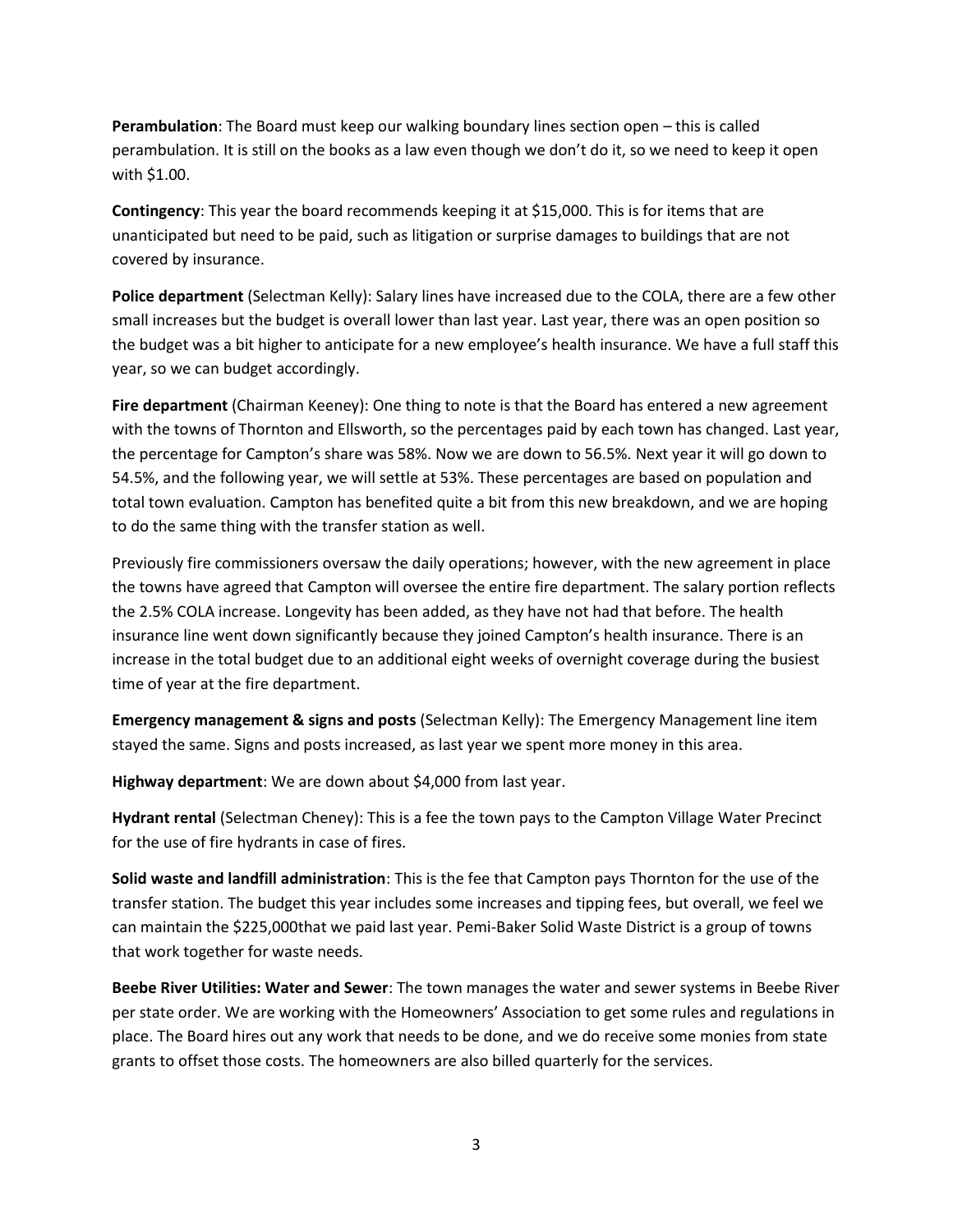**Health Agencies** (Carina Park): Pemi-Baker Community Health is our share of the donation we make every year. This is an individual warrant article that the town votes on. Our health officer is on the warrant as well, for any calls out to the field that we have to make. We did go over budget for Town Welfare – we have reached out to other towns and found out we are not the only Town having experienced increase welfare assistance requests. The Town also donates to Voices against Violence and the Bridge House every year for their services.

**Parks and Recreation** (Selectman Davis): This item is basically the same except a little increase in the wage line. The budget is up \$200 from last year.

**Library**: The library budget is up \$869. Books and periodicals are up \$1,500. The office supplies are down \$1,000. Special programs are down \$500. The Library Study Committee has been added to this budget. This committee has been very active for two years now and is studying possible renovations to the building. That is an increase of \$2,000. That makes this budget up \$1,869.

**Patriotic purposes** (Chairman Keeney): The flags and wreaths for the cemetery line was increased to reflect the associated costs. We kept the Old Home Day line the same.

**Conservation**: Conservation was kept about the same, with a little bit of change in dues.

**Long term debt and principal** (Carina Park): The Deer Run Dam was a \$300,000 bond the town had to take out to fix some deficiencies in the pond and dam. This was an instance prompted by the state. We took out this bond over a 15-year time period. The \$20,000 is our first year of the principal and we will pay \$10,000 in interest this first year. The dam is located on Tyler Way on Ellsworth Hill Road.

The second addition was our new highway six-wheel truck and 2019 will be our first payment and interest payment for that as well.

The town did not have to take out a TAN in 2018, but we put \$4,000 in for next year just in case a TAN is needed in 2019.

**Capital reserve funds**: Over the past few years we have tried to be creative with how we have funded the capital reserve funds. The first section is Road Infrastructure improvements and Highway Heavy Equipment funds totaling \$255,000which will be funded by taxation. The second section of the Capital Reserve Funds budget totals \$149,400 which will be funded by undesignated fund balance. We had a surplus at the end of this year – these numbers are unaudited currently so not set in stone – but we want to use it so we can fund a portion of the capital reserve fund budget to keep taxation stable.

The last thing on the budget is the petitioned warrant article, which is a request to raise an additional \$15,000 for the Library Capital Reserve fund. This article will be put on the warrant.

We will be purchasing a 2019 police cruiser with the undesignated fund balance from the surplus we have on hand.

**Overall, the budget went up \$91,315. That is just under 2.5%. If you look at the increase, over 2/3 of it came from the new long-term debt and the reval which equals over \$89,000.**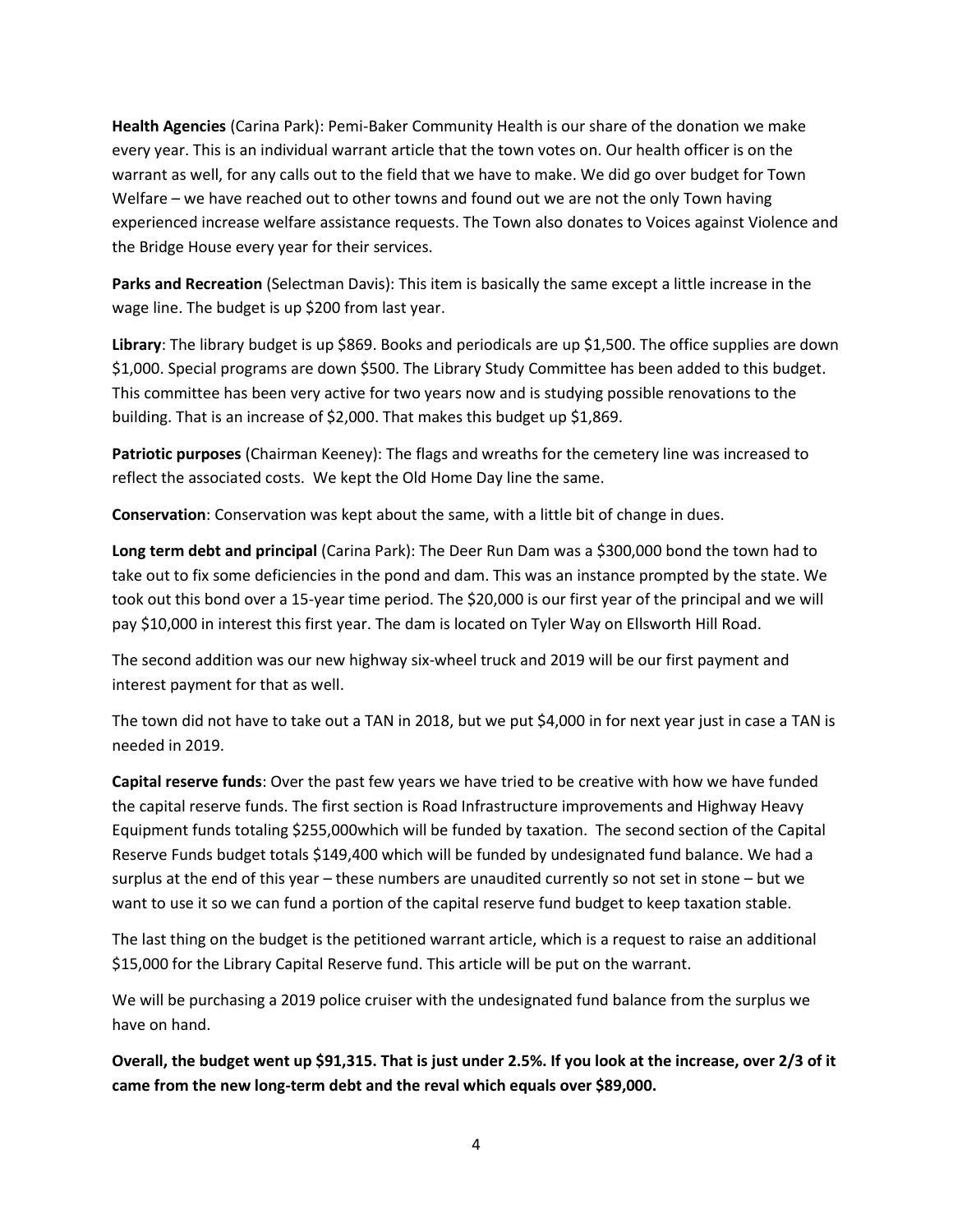**Capital reserve funds – end of year balances**: Carina presented the town's current fund balances and estimated revenues. These are unaudited numbers that could potentially change. I wish we could say that we have more revenue coming in, but we are service based and it fluctuates from year to year. We received \$110,000 from FEMA, as we qualified for two disasters and were reimbursed 75% for those disasters in 2017. We received a highway grant to offset our highway costs. We received \$172,000 last year for rooms and meals tax. Charges for Services from other departments was budgeted at \$160,000, however in 2018 revenues totaled \$180,000. We are budgeting \$165,000 because this line item tends to fluctuate.

## **Chairman Keeney closed the Budget hearing ended at 7:15 pm.**

### **Normal meeting in session at 7:25 pm.**

### **Privilege of the floor:**

Dan Boynton introduced himself as a current resident of Campton, interested in the selectman vacancy. He runs a small farm off Exit 27 and manages that with his wife and two kids. He is the owner and vice president of the telecommunications company, which has a budget larger than the towns. He is a strong advocate for the community, local businesses and education. Since hearing there was an opening for this position, he has attended the Board meetings and looked over Campton's budget.

Chairman Keeney explained that the Board has to appoint someone to fill out the vacant Selectman position through March 13, 2019. It is the Board's hope that the person appointed to this position would not just serve for several months, but would be interested in running for the one-year Selectman position in the upcoming elections. There will be 2 three-year Selectman positions and 1 one-year Selectman position up for election this year.

**Selectman Davis made a motion to appoint Dan Boynton to fill the selectman position for the remainder of the current year as he has come to many of our meetings and has sincerely expressed his interest in the Selectman position. Bill Cheney seconded the motion. All voted in favor (4-0). The motion carried**.

The new Selectman Boynton will get his contact information to Carina.

The Board will go over the warrant articles themselves at the next meeting. They concurred that the budget hearing went well. February 5 is the deadline for any petitioned warrants.

Carina pointed out that the new Selectmen's binders have the ordinances we are going over at the next meeting. She thinks the Board should go over the monetary fine amounts. The Board decided they would set a fine of \$100 for the first offense and a \$500 fine for every subsequent event. Carina will craft a blanket statement that reads, "any violation in this section" will have these following fines.

Chief Warn suggested the Selectmen include a time limit, such as a second offense within two years. So, if it was the third year out, it would not go back to the beginning. You can't keep track of a lot of offenses after the seven-year mark. It is a lot better when you go to court. The Board agreed they are fine with the two-year limit for any of them.